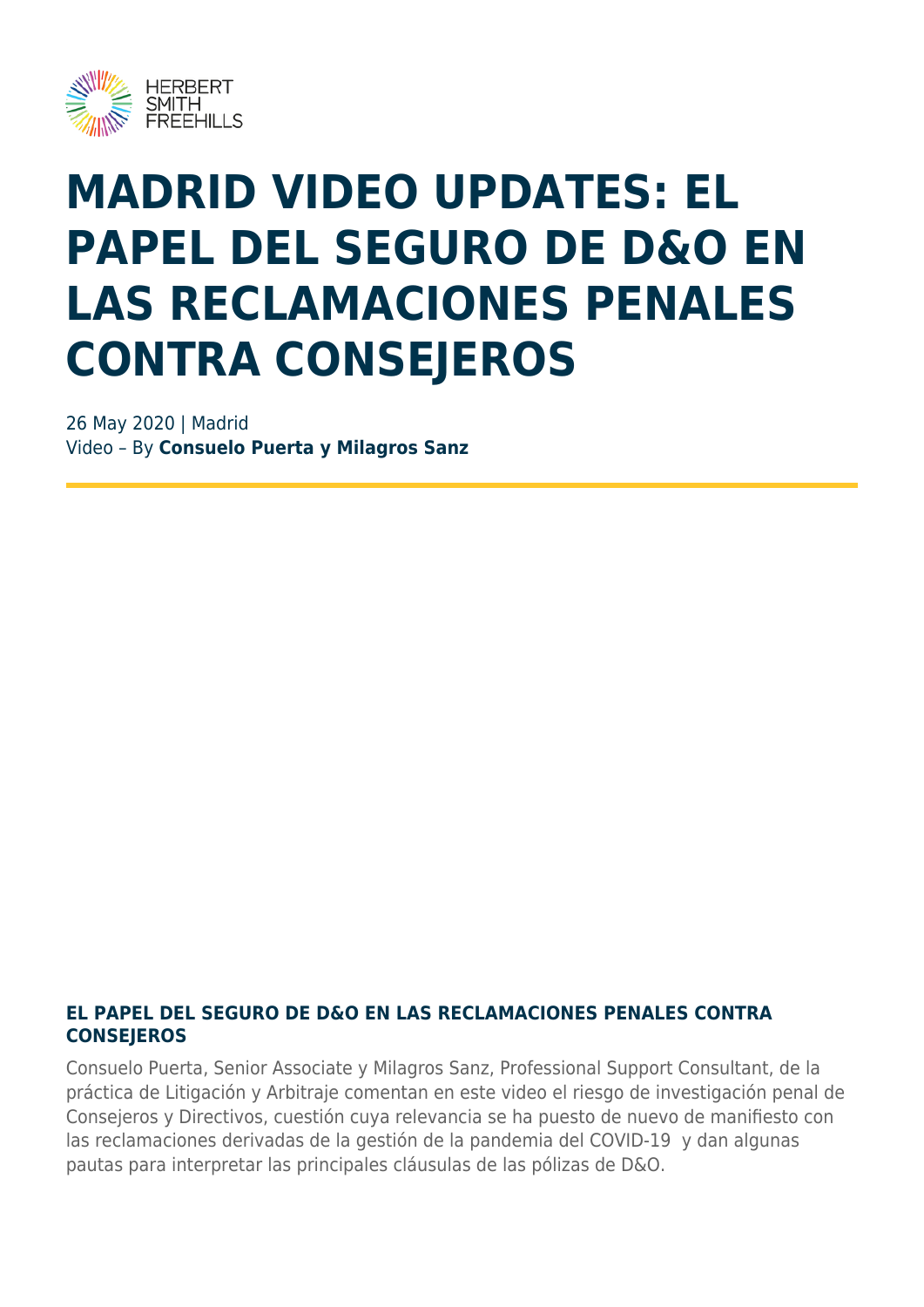#### **THE ROLE OF D&O INSURANCE IN CRIMINAL CLAIMS AGAINST BOARD MEMBERS**

In this video Consuelo Puerta, senior associate, and Milagros Sanz, PSC, of the HSF dispute resolution practice discuss the increased risk of board members and officers facing criminal investigation, an issue that has returned to the fore as a result of claims lodged in connection with the handling of the COVID-19 pandemic, and they provide some guidelines on how to interpret the main clauses in D&O policies